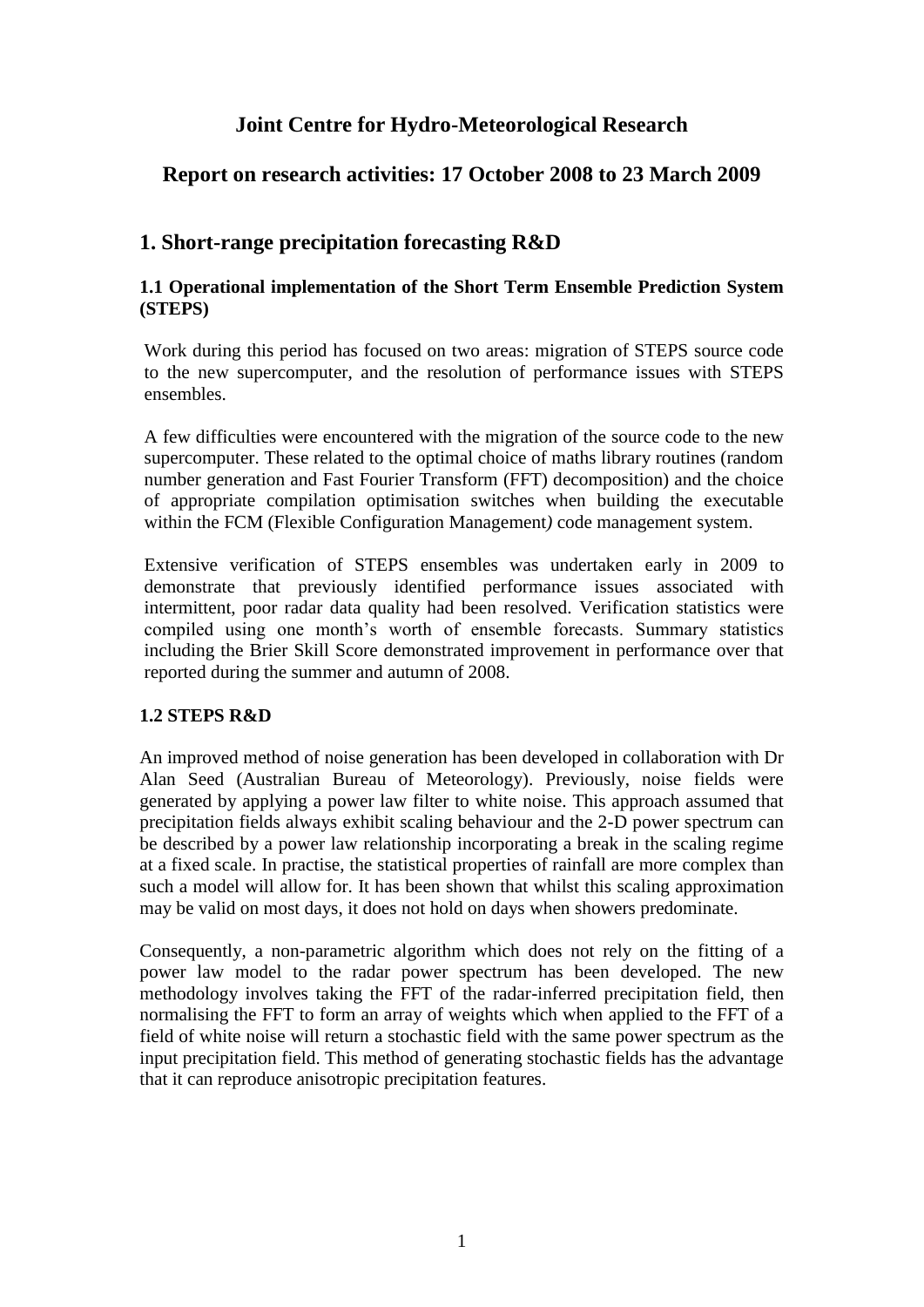# **2. Post-processing for high resolution UK NWP models**

The UK Post-Processing (UKPP) system incorporates a suite of post-processing and nowcast algorithms including the Short Term Ensemble Prediction System (STEPS) and the surface hydrology diagnosis scheme based on the Met Office Surface Exchange Scheme (MOSES). It was made operational in October 2008.

### **2.1 Operational implementation of STEPS**

In October 2008 STEPS-generated deterministic precipitation products became operational. These replaced nowcast products previously provided by the Nimrod and Gandolf systems. In the months following the change several feedback requests were received from the Environment Agency. These related to the performance of the blending algorithm in STEPS. On occasions when the evolution of the MetUM: 4km model differs significantly from that of the extrapolation nowcast an unrealistically rapid evolution of the nowcast precipitation field could result. These occurrences have been shown to be relatively rare. Extensive comparative verification of STEPS, Gandolf and Nimrod prior to October 2008 demonstrated that the STEPS control member not only outperforms the other nowcast models, but also produces a more realistic field evolution.

### **2.2 Performance of MOSES within the UKPP system**

During the widespread snow events of the winter of 2008-09 it was noticed that large areas of lying snow were being removed in the outputs from UKPP-MOSES. This was traced to errors in the input field of snow-cover derived from Meteosat Second Generation (MSG) visual images. Until the algorithm for determining the presence of snow-cover and distinguishing it from cloud are improved it is proposed to remove the updating of MOSES lying snow amounts with MSG snow-cover data. The UKPP-MOSES snow-cover will then revert to "running free" as it did in the (now retired) Nimrod system.

## **3. Use of probability forecasts**

This jointly funded Met Office-Environment Agency project began in May 2006. The first phase of this project (FY06/07) established an initial Environment Agency user requirement for probabilistic precipitation forecasts in relation to fluvial flood forecasting and warning.

In 2007/08, a second phase of the project implemented a web-based operational trial of probabilistic precipitation forecasts for the Environment Agency. This trial included the provision of MOGREPS NAE (North Atlantic and European configuration of the Met Office Global and Regional Ensemble Prediction System) based probability of exceedence maps and stacked probability charts for predefined areas and rain accumulation thresholds. Following completion of the trial in December 2007, a workshop was held to review feedback and clarify aspects of the user requirement.

A third phase of the project began in October 2008 and is now nearing completion. This will deliver Heavy Rainfall Warning area-based MOGREPS NAE and STEPS based stacked probability charts to the Environment Agency via an operational web service provided by the Met Office. Software to process the ensembles and produce the graphical products required has been written and tested. A set of interactive web pages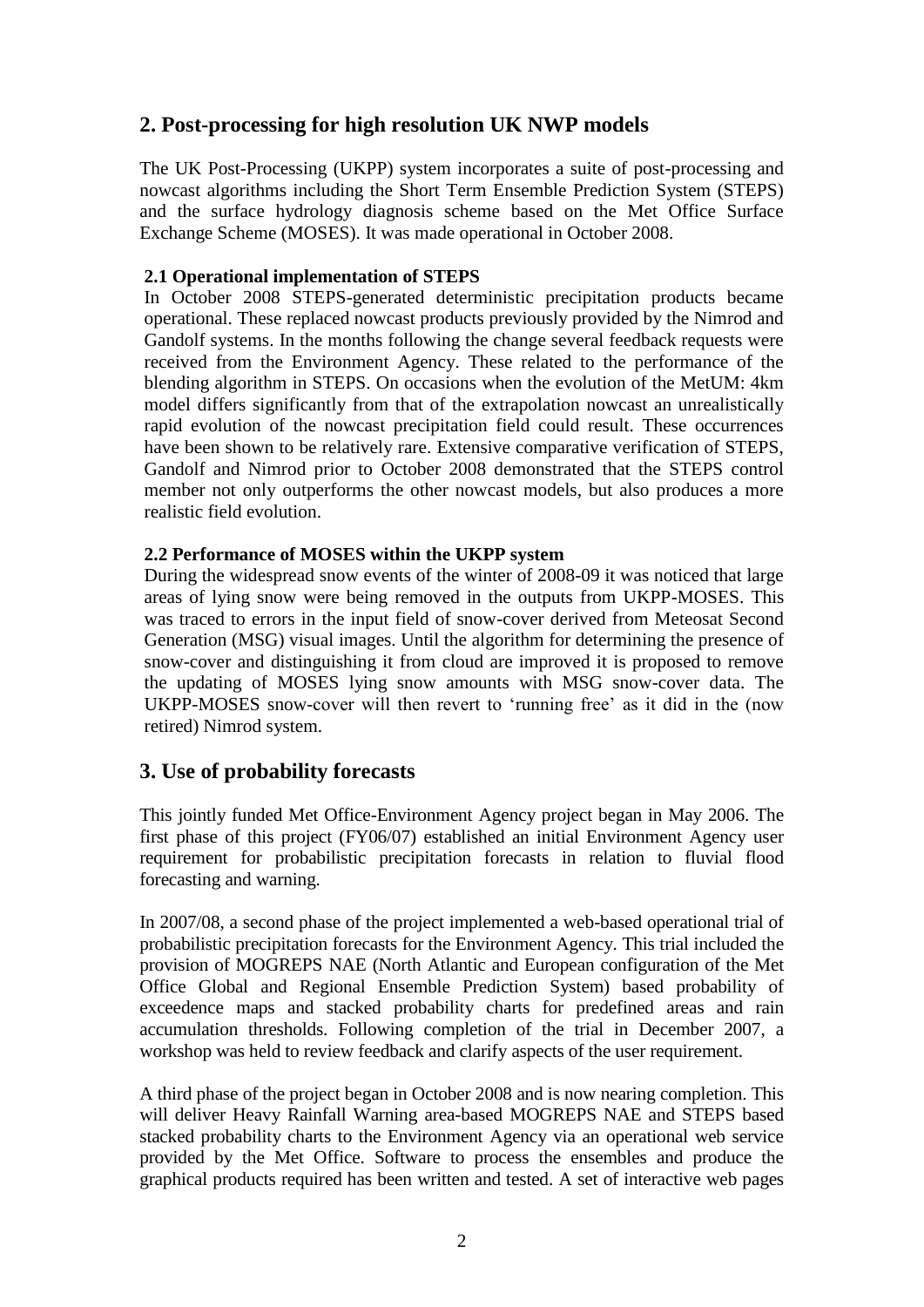for displaying the products, developed by the Met Office, were reviewed by Environment Agency flood forecasting and warning staff at a Met Office led workshop in February 2009. An operational service is due to commence in April 2009.

# **4. Blending convective scale NWP with ensemble nowcasts**

This Met Office-Environment Agency jointly funded project aims to integrate precipitation forecasts generated by MOGREPS, STEPS and a high resolution (1.5 km) configuration of the Unified Model to produce a seamless, high resolution ensemble precipitation forecast, suitable for driving hydrological models and for use by forecasters in the Met Office.

The proposed blending algorithm will exploit the STEPS cascade model framework to allow the scale selective combination of the various model forecasts. The resultant, blended ensemble forecast will have a horizontal resolution of ≤2 km, a forecast range of several days and comprise at least 24 members.

A paper proposing several plausible blending formulations was circulated in the autumn of 2007. A report reviewing the comparative performance of the models on eight precipitation cases studies from 2007 was prepared in January 2008. Following completion of this report, work was suspended as a result of staff shortages. The project recommenced in November 2008 with the completion of a detail software design for the blending algorithm. Coding of the algorithm is scheduled to start in March 2009.

# **5. First guess heavy rainfall warnings**

An operational, first guess heavy rainfall warning service was launched at the end of September 2008 to support the existing heavy rainfall warning service provided to the Environment Agency by the Met Office. This followed a review of the performance of a trial service, run over the summer of 2008, involving weather forecasters undertaking heavy rainfall warning duties in the Met Office's Operations Centre. Routine, monthly and quarterly verification statistics are now generated routinely.

## **6. First guess extreme rainfall alerts**

Following the joint development by Met Office staff at the JCHMR (Wallingford), JCMM (Reading) and the Mesoscale Model Development & Diagnostics group (Exeter) of an automated, first guess extreme rainfall alert capability in support of an Extreme Rainfall Alert pilot service (launched in July 2008), an the evaluation of this service was done and a report written including a performance summary and recommendations for operational implementation. The pilot service was deemed to have been a success, although some enhancements were recommended prior to the launch of an operational service, planned for summer 2009. These enhancements relate to improvements in the calibration of the probabilities of exceedence inferred from time-lagged, MetUM: 4km ensemble precipitation forecasts, the generation of these probabilities of exceedence on a regular, square grid across the UK, and enhancements to graphical and text based products delivered to category 1 and 2 responders (emergency services and local authorities).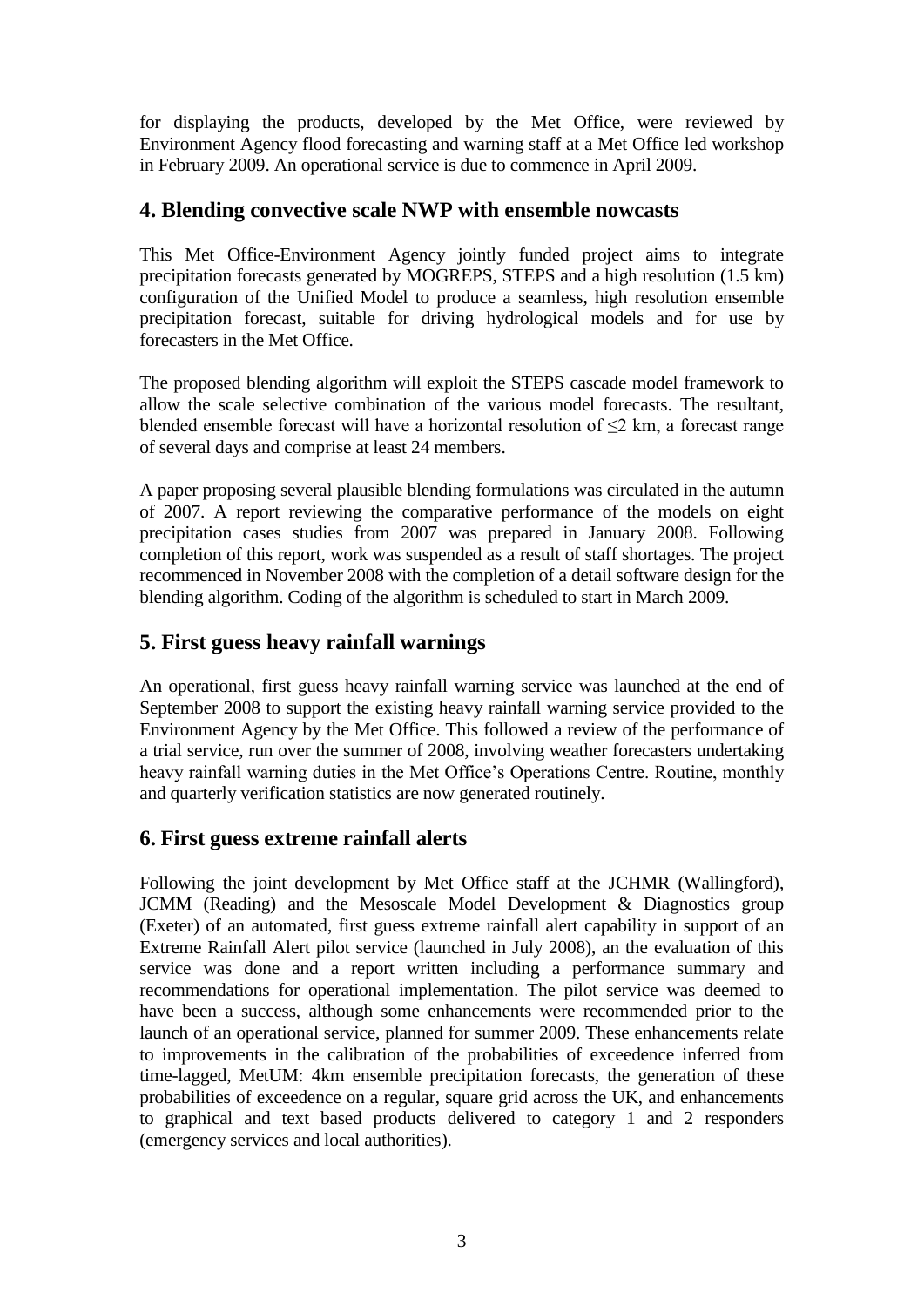# **7. Flood modelling and forecasting**

### **7.1 Weather Radar and Flood Forecasting System Developments**

CEH"s Hyrad system supports the real-time receipt, processing and display of weather radar and hydro-meteorological space-time images, especially for use in flood and water resource management. It is being used by the Environment Agency across England and Wales and by SEPA in Scotland to display Met Office hydrometeorological products and to support interfaces to their flood forecasting systems.

### **RFFS Developments**

CEH"s RFFS (River Flow Forecasting System) suite of modelling software encompasses both Model Calibration tools for application off-line and Model Algorithms streamlined for real-time use. The Model Calibration suite includes: "PDM for PCs" rainfall-runoff model, "KW for PCs" channel flow routing model. "PSM for PCs" rainfall-runoff model (encompassing the TCM and IEM models) and the PACK snowmelt model. These are in use by the Environment Agency as part of their NFFS (National Flood Forecasting System) deployment throughout England and Wales. The real-time Model Algorithms PDM (including data assimilation by state correction), KW and ARMA error predictor are being used within flood forecasting systems operated by SEPA in Scotland; extension to include the PACK snowmelt model is underway.

### **Hyrad Developments**

With the above developments, the EA and SEPA have the capability to use Met Office hydrometeorological products (radar, NWP and MOSES), via CEH"s Hyrad system, for use in flood warning and water resource management throughout England, Wales and Scotland. The period reported on here saw the release of the latest version of Hyrad. This included a new video production tool for putting Hyrad display animations in Powerpoint presentations; improved handling of NWP (e.g. rainfall and temperature) forecasts that are time-offset relative to midnight and daily MOSES products that employ the "Water Day"; a more modern "look and feel" to the displays exploiting colour-filled polygons as background; improved "grouped" playback of multi-window displays; and an updated User Guide (produced in an automated way from the on-line Help pages).

Hyrad is being used to support RFFS-FloodWorks applications in Dender, Centrale, Demer and Dijle catchments in Belgium. A live feed of European Nimrod analysis and forecast products are delivered by the Met Office to the Hyrad system, to complement the Belgium High Resolution Radar Composite actuals and Aladin NWP forecasts. The analysis and forecast rainfall products - for different time-space resolutions, map projections and coverage areas - are merged within Hyrad according to user-set priorities and fed through to the flood forecasting systems. There have been modest support and maintenance activities relating to the operational system in the reporting period. In March 2009 further configuration extensions have been made for the Demer catchment (circa 125 new subcatchments) and the Ijzer catchment (circa 113 subcatchments) has been added.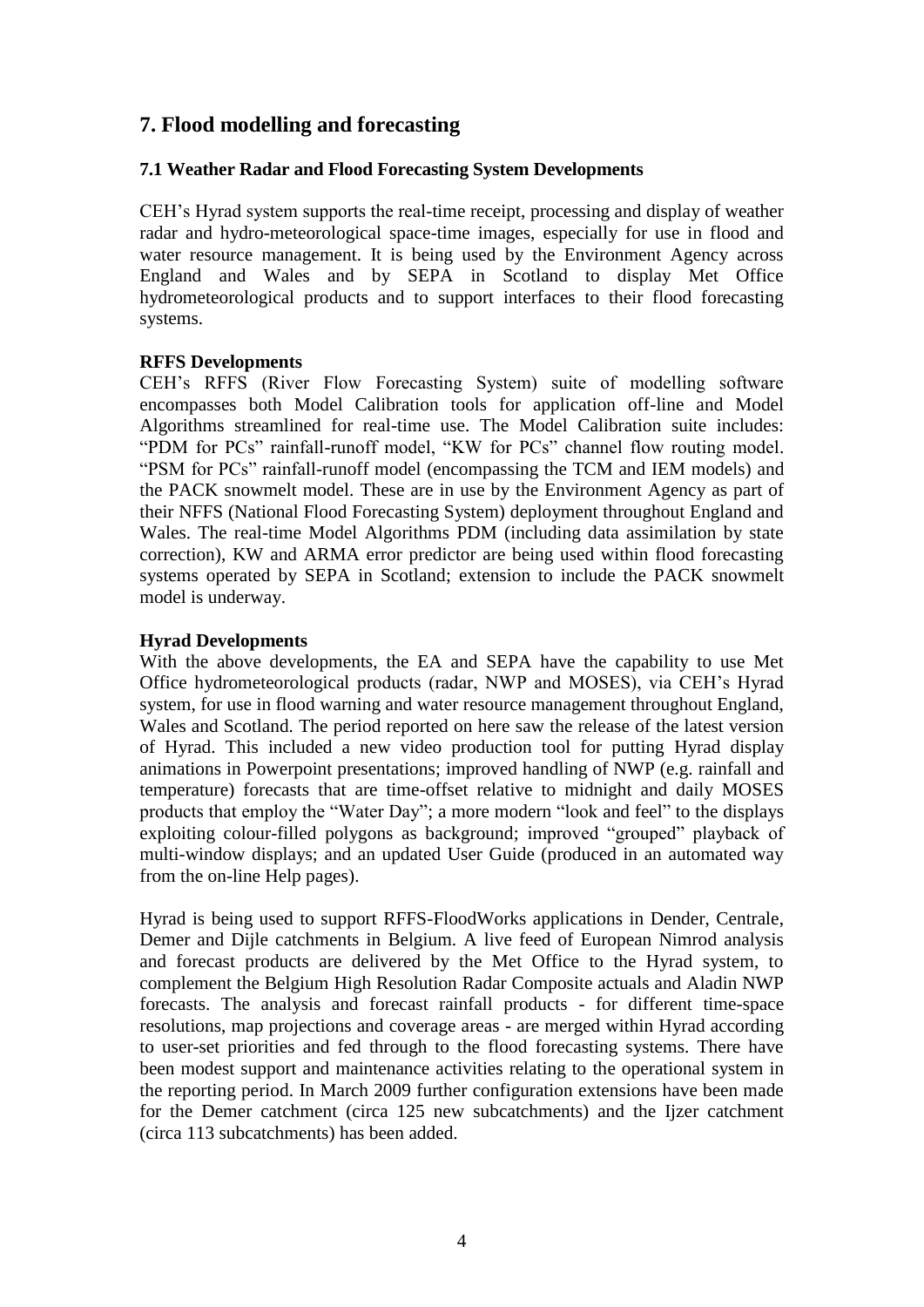#### **Midlands Catchment Runoff Model**

The Midlands Catchment Runoff Model (MCRM) developed and used within Midlands Region has been converted by CEH to run at a variable time-step on behalf of the Environment Agency. The model was defined and coded only for a 1 hour time-step and there was a requirement to run the model at a 15-minute time-step in real-time for flood forecasting. The work involved extending the mathematical model formulation to asccomodate the variable time-step requirement, documenting the revised model, modifying the NFFS adapter form of the model code and testing it across a set of applications. A model description and user guide was produced along with the revised code.

### **Rainfall-runoff models extended for groundwater catchments**

The PDM rainfall-runoff model formulation had been previously extended to accommodate groundwater pumping, external springs and underflows: these influences can lead to ephemeral flow in chalk streams. The Environment Agency Southern Region have contracted CEH to evaluate the model on the rivers Lavant and Ems, with the eventual aim of including the extensions in the PDM model used operationally within the NFFS if successful. The Phase 1 Report was completed in February 2009. This reported on data collection and quality control, developed a strategy for the Phase 2 modelling study and made recommendations relevant to future work. Of hydrometeorological interest is a comparison of the operational MOSES and MORECS products over these catchments. In contrast to the comparison by Hough (2003), which used MORECS-based input data to MOSES, MOSES was found to consistently estimate more PE than MORECS when monthly totals were compared from July 2005 to August 2008; the relative difference increases with increasing PE. Modelled river flow is therefore likely to be reduced if MORECS is simply swapped for MOSES in existing rainfall-runoff models calibrated using MORECS PE as input: the magnitude and importance of this has yet to be assessed.

## **7.2 Flood modelling for ungauged basins**

The Environment Agency are seeking improved ways of providing warnings for ungauged and low benefit locations that presently receive only a general Flood Watch service. CEH was commissioned, under the EA/Defra National R&D Programme, to develop and evaluate improved techniques for flood forecasting at such locations with the eventual aim of the Agency offering a more targeted and technically sound flood warning service. The final reports are now freely available on the web (see Publications list on the JCHMR web site), whilst highlights are contained in IAHS Publication 305.

Ongoing developments under this theme, now funded under the CEH Science Budget, are focussed on the Grid-to-Grid Model for area-wide forecasting. Improved formulations for runoff-production, utilising terrain/soil/geology/land-cover spatial datasets, and for flow routing are being explored through regional and nationwide case-studies.

A presentation, made to the "Weather Radar and Hydrology" conference (Grenoble) in March 2008, on "Distributed hydrological modelling using weather radar in gauged and ungauged basins" has been accepted for publication in "Advances in Water Resources" and is now available online.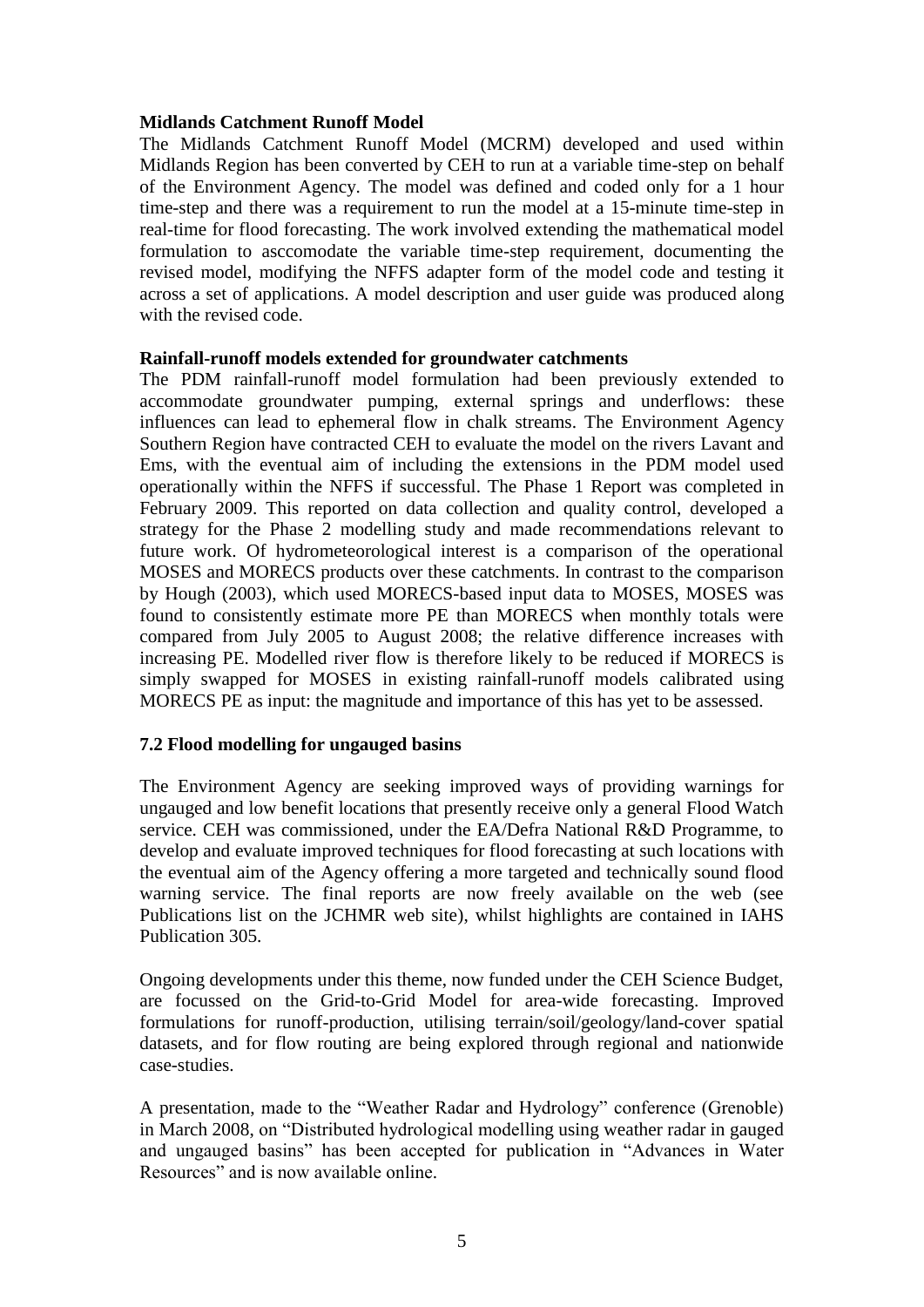An invited paper on "Countrywide flood forecasting using grid-based hydrological modelling" was presented to the Sniffer/SEPA meeting on "pluvial Flooding" in Edinburgh in November 2008. This highlighted the potential of the G2G Model to forecast "everywhere" on a 1km grid, albeit at an indicative level for some locations and for longer lead-times.

### **7.3 Flood forecasting using NWP model rainfalls in deterministic and ensemble forms**

The NERC FREE (Flood Risk from Extreme Events) programme is funding a three year project, that started in January 2007, entitled "Exploitation of new data sources, data assimilation and ensemble techniques for storm and flood forecasting". This project provides an important opportunity for collaboration between meteorologists at Reading (the University and Met Office JCMM) and CEH hydrological modellers at the JCHMR, Wallingford. The aim is to obtain probabilistic flood forecasts through using ensembles of high resolution NWP rainfalls as input to hydrological models, using data assimilation to improve the initialisation of the models. CEH"s component of the project is concerned with research on initialisation, data assimilation and uncertainty for hydrological flood models.

Work in the present reporting period has continued to work on initialisation and statecorrection for an extended form of the G2G Model (this employs spatial data on soil properties as a control on runoff production and alternative routing functions). An approximate data assimilation scheme for intialising both linear and nonlinear routing variants of the G2G Model has been developed based on steady-state assumptions, complementing the exact scheme previously developed for the linear case. The work has progressed to the multi-site data assimilation problem required by a countrywide application and the spatial transfer of information in either upstream or downstream directions.

Ongoing collaboration with Reading University on the use of physically-based ensembles of NWP rainfall in probabilistic flood modelling is developing a case study around the Boscastle convective storm. A JCMM/CEH/EA collaborative paper on the Carlisle flood (6 to 8 January 2005), using deterministic high-resolution NWP rainfalls as input to the PDM rainfall-runoff model has now been published in the March 2009 special issue of Meteorological Applications on Flood Warning. This paper demonstrates, for an orographic storm, the improvements in rainfall prediction obtained using the better resolved NWP model topography and how this feeds through to better flood forecasts, at least for longer lead-times.

CEH is convening a session at EGU2009 on "Uncertainty and data assimilation in hydrological forecasting" and presenting a paper entitled "Model initialisation, data assimilation and probabilistic flood forecasting for distributed hydrological models". This work also formed a poster presentation to the  $2<sup>nd</sup>$  FREE Science Meeting in November 2008 at the University of Reading. This encompasses first results on probabilistic flood forecasting in spatial form as flood risk maps of flood exceedence and using the Boscastle storm as a case study.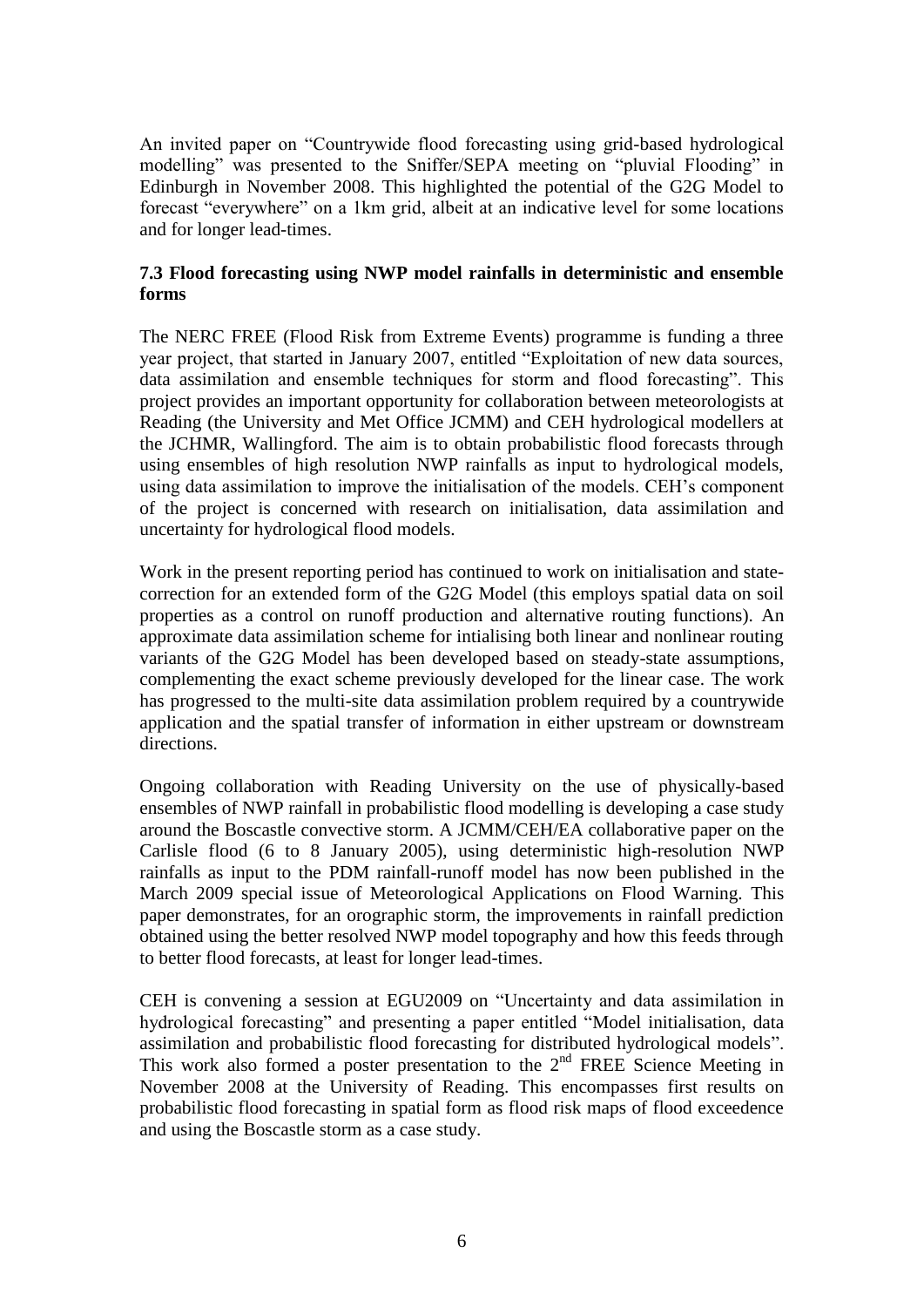### **7.4 Hydrological modelling using convective scale rainfall modelling**

The EA/Defra Project "Hydrological Modelling using Convective Scale Rainfall Modelling" is a collaboration between Deltares and CEH and runs from January 2007 to March 2008. This Environment Agency led project is a response to ongoing enhancements in the Met Office to its numerical weather prediction capability, including its nowcasting STEPS (2km out to 6hours) and MOGREPS (24km out to 2 to 3 days) systems both providing ensemble rainfall forecasts. These developments offer interesting opportunities for the Agency and open the door to using a probabilistic approach to flood forecasting. Operational research is required to realise the potential benefits of these developments to the flood warning service of the Agency.

In addition, Met Office research is aiming to improve the prediction of convective events by using much finer grid sizes, moving from 12km to 4 (now operationally available) and 1.5km models. With such data available as input to hydrological models, it should be possible to predict the risk of flooding more accurately and with longer lead times. However, the potential benefits for operational flood warning will only be fully realised if appropriate hydrological modelling concepts are applied. The project aims to investigate what hydrological model concepts and associated computational methods allow for making best use of the latest Met Office developments in NWP. A focussed aim is to make operational the use of ensemble data generated by the Met Office"s regular weather models as well as considering the future potential of convective-scale rainfall predictions. The project aims to employ both operational lumped rainfall-runoff models and new distributed hydrological models as part of the investigation.

CEH is responsible for the application of the lumped PDM rainfall-runoff model and the G2G area-wide hydrological model within the project; the latter model is especially relevant for flood forecasting and warning at ungauged locations. The NFFS, based on Delft-FEWS, is being used to trial the use of these models in an historical emulation of the operational system.

Phase 1 of the Project was concerned with "inventory and data collection". The Gridto-Grid (G2G) Model was developed in Module Adapter form, allowing the model to be used in the Project to emulate operational use within the NFFS environment. Because the G2G model employs gridded rainfalls as input, a Module Adapter form of HyradK was developed to calculate gridded rainfalls from either raingauge data or raingauge-adjusted radar data. To facilitate efficient transfer of space-time data in and out of the Grid-to-Grid Module Adapter, use was made of Hyrad"s Spatial Image DataBase, SIDB, as part of the Module Adapter software. Note also that CatAvg had previously been developed as a Module Adapter for the EA to calculate catchment average rainfall from gridded rainfall data. These integrated developments culminated in the 'CEH Spatial Hydrology Module Adapter'. This brings together CEH's spatial hydrology processing applications and models under one umbrella providing a harmonised interface to facilitate integration with the NFFS.

A large case study area over Southwest England, encompassing Boscastle, was chosen under Phase 1 as the focus of the Phase 2 "Pilot" work. This was used to assess the performance of lumped and distributed models for a variety of catchments, some treated as ungauged, and also investigated their suitability for use in producing probabilistic flood forecasts. A collaboration between CEH and the JCMM (Met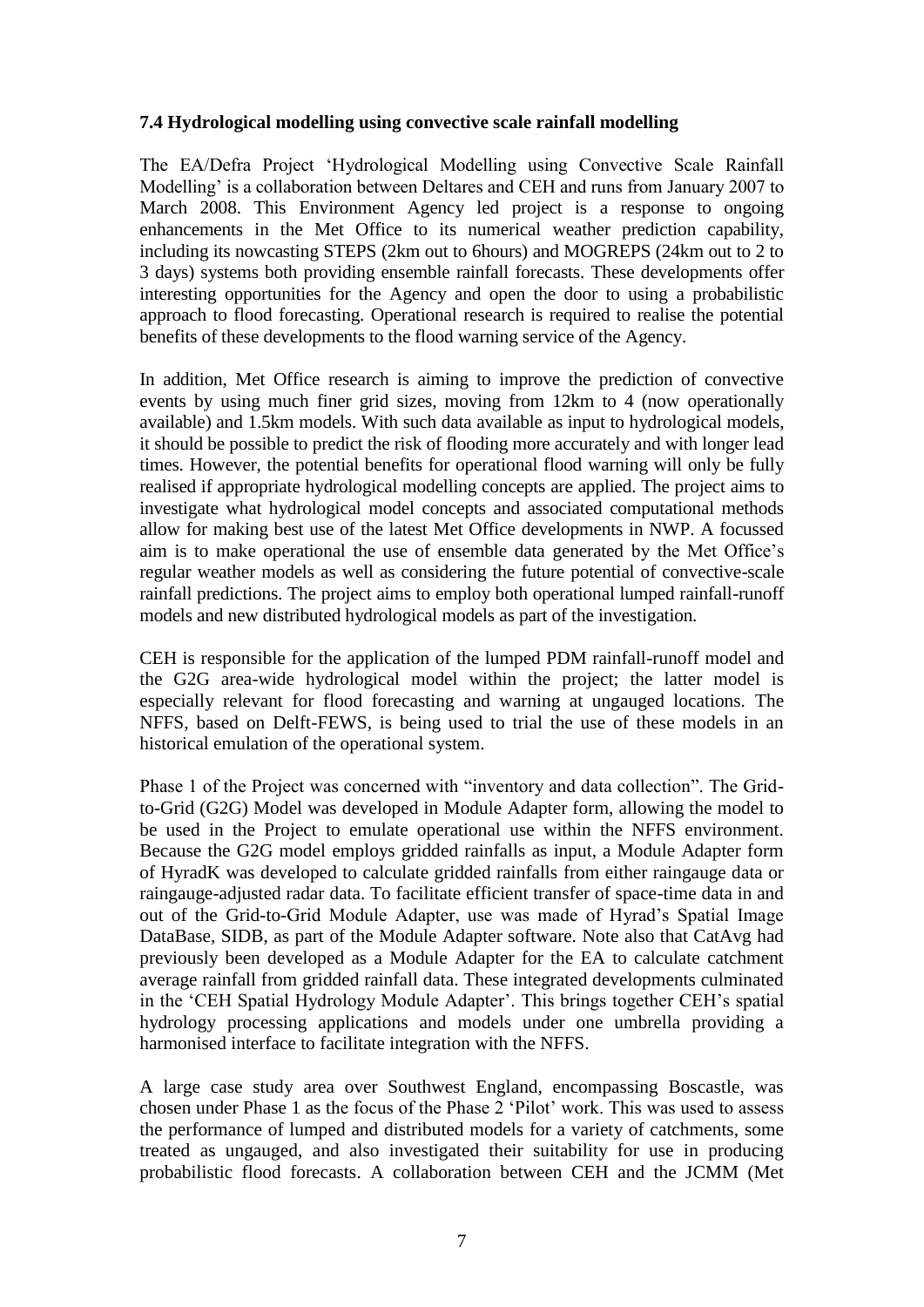Office) employed high-resolution NWP model rainfalls for the Boscastle storm to generate pseudo-ensemble NWP rainfall forecasts. These emulate (at a functional level) NWP ensemble rainfall products that will become available in the future. A Feedback Workshop with the Agency was convened on 1-2 April 2008 and an internal report on the Phase 2 work completed in July. Phase 2 of the project demonstrated that the G2G distributed hydrological model, set up using a digital terrain model, can be operated on the Environment Agency"s National Flood Forecasting System (NFFS) platform, with short enough run-times for use in real-time forecasting. The distributed nature of the G2G Model means that it is sensitive to the position of the forecast rainfall and thus to the positional uncertainty of NWP rainfalls. It is thus well suited for interfacing to NWP rainfall ensembles for propagating this source of uncertainty, as part of a procedure aimed at providing probabilistic flood forecasts.

Phase 3, concerned with verification and synthesis, is employing two further case studies: (i) a national case study involving configuration and assessment of the G2G Model across England and Wales, and (ii) a more detailed regional case study (the Summer 2007 floods in a part of the Midlands). High-resolution NWP rainfall forecasts from the 1.5km model for two storms with embedded convection have been produced by the JCMM Reading and transferred to CEH: the next step is to generate pseudo-ensemble forms of them to trial probabilistic flood forecasting. Lumped hydrological models will also be used in the assessments to mirror current operational practice, but extended to provide flood forecasts in probabilistic form. Work on preparing national and Midlands Region datasets for hydrological model calibration, assessment and emulated real-time trial within the NFFS is close to completion. The real-time construction of gridded rainfall datasets (using radar and raingauge data with HyradK) with England and Wales coverage on a 1 km grid at 15 minute intervals, for input to the G2G Model, has been demonstrated. The emulation employed a large part of the EA"s network of telemetry tipping-bucket raingauges along with the national radar composite. An initial England and Wales configuration of the G2G Model with multi-site data assimilation will be transferred to the test NFFS system at the end of March 2009 for trials operated by Deltares on behalf of the EA.

#### **7.5 River flow and flooding forecasts for military deployed areas**

CEH is working with the Met Office and the MOD to further develop the Crisis Area Model (CAM) to provide a demonstration system for forecasting river flow and flooding for military use.

The CAM will use MOSES-PDM (or MOSES-LSH) to estimate surface and subsurface runoff which will be routed via the River Flow Model (RFM), the routing component of the Grid-to-Grid (G2G) Model to produce estimates of river flows on a grid covering the areas of military deployment. Ongoing work at CEH is deriving high-resolution (~1km) river flow paths from high resolution digital terrain model (DTM) data using the COTAT+ network derivation method (Davies and Bell, 2008). Bankfull discharge, river width and depth are estimated for every river grid-cell location using a mixture of river flow observations, satellite imagery and scientific literature. Once model estimates of river flows have been produced using the 1km flow directions, they can be compared to estimates of the capacity of the river at every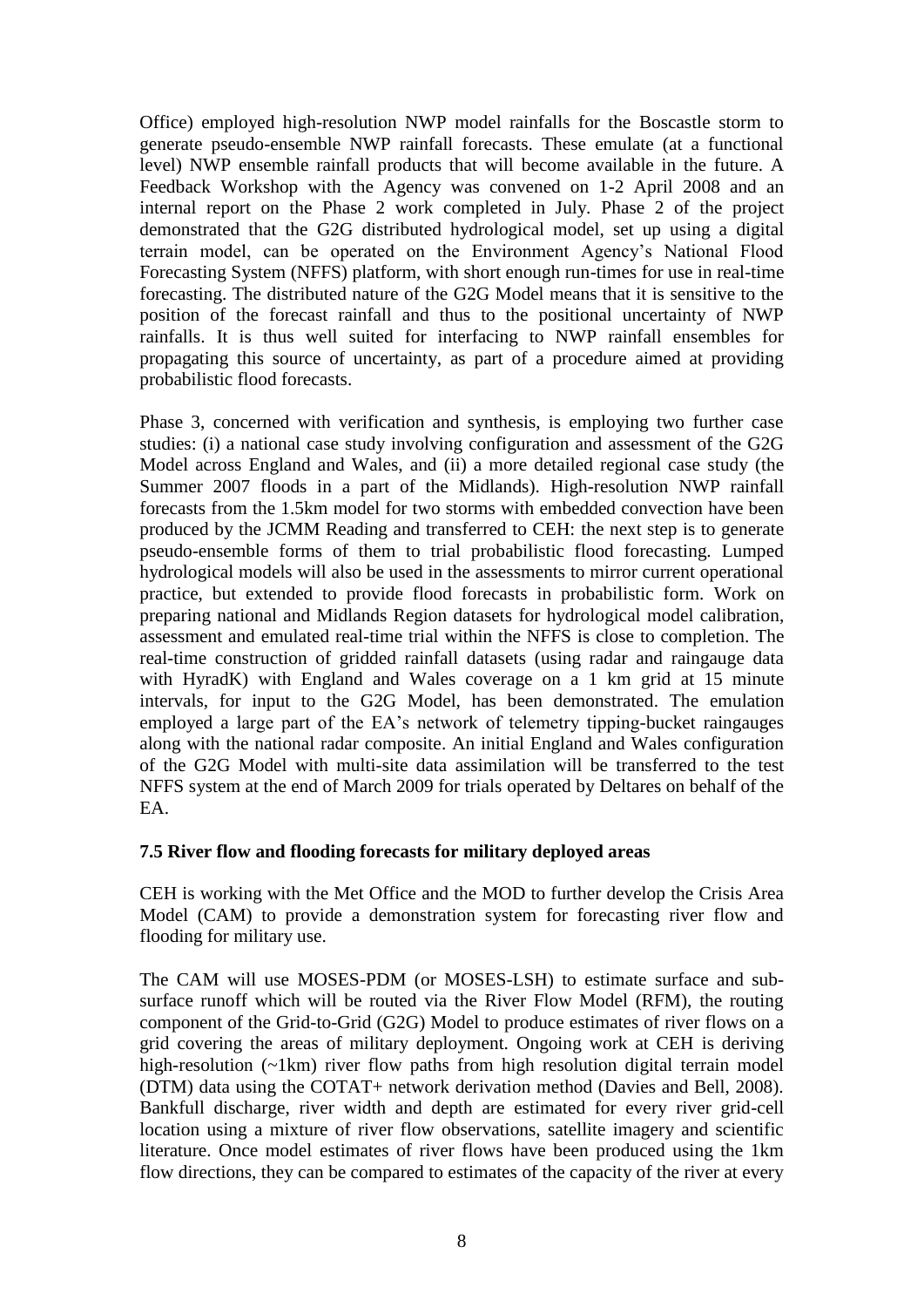grid-cell location to give an indication of whether any part of the river is likely to be flooded.

## **8. Global water and carbon cycles: JULES and WATCH**

The Joint UK Land Environment Simulator (JULES) is now well established as a community land surface model: see [www.jchmr.org/jules](http://www.jchmr.org/jules) . It is being used as a land surface model within WATCH, and thus science progress on both projects is reported on here. WATCH (WATer and Global CHange) is an EU Framework 6 project led by CEH at Wallingford: see [www.eu-watch.org.](http://www.eu-watch.org/) It is scheduled to last four years and will investigate both past and future water resources over the globe.

## **8.1 Developments in JULES**

## **Benchmarking of JULES**

An agreed set of 5 datasets that express our current knowledge of the regional carbon and water cycle are being used to build a benchmarking system for JULES. The system will be given out as part of the community model, for future users and developers of JULES. The benchmarking system has been chosen in collaboration with other international land surface modellers, with the idea that it will be possible to make a comparison of performance of all land surface models against the same data. A report is being prepared that outlines the datasets, the tests and the performance of JULES.

In particular, the use of fluxnet data to benchmark the evaporation modelling part of JULES is now well developed. Ten fluxnet sites have been chosen which represent a wide range of climates and biomes and 4 tests which look at the evaporation characteristics at different timescales (annual, seasonal, dry-down and diurnal) have been developed. A paper is being prepared on this.

A tool for automating the associated model runs and post-processing is in the early stages of development. The post-processing will involve generation of headline statistics and graphics indicating the performance of the model relative to observations. This will be written in IDL (Interactive Data Language). A Python program will handle the automation of the model runs and will call the IDL postprocessing module. The choice of languages was dependent on end-users being able to run the program at no cost (i.e. licences). Python is open source, and although IDL requires a licence to develop, there is a no cost virtual machine that allows users to run programs. The whole application will be modular in nature, potentially allowing adaptation for other models in the future if there is demand for a generic benchmarking system for land surface models.

## **Validation of JULES**

Satellite data of Normalized Difference Vegetation Index (NDVI) and observed precipitation data have been used to assess how well JULES responds to soil water limitations temporally and globally (Ellis et al., submitted). The satellite data can be used to find when vegetation becomes stressed due to lack of water availability. The methodology is able to analyse when and where vegetation growth is sensitive to historical precipitation over much of the globe. These data are then used to assess how well JULES predicts when vegetation is water-limited across the globe. There is also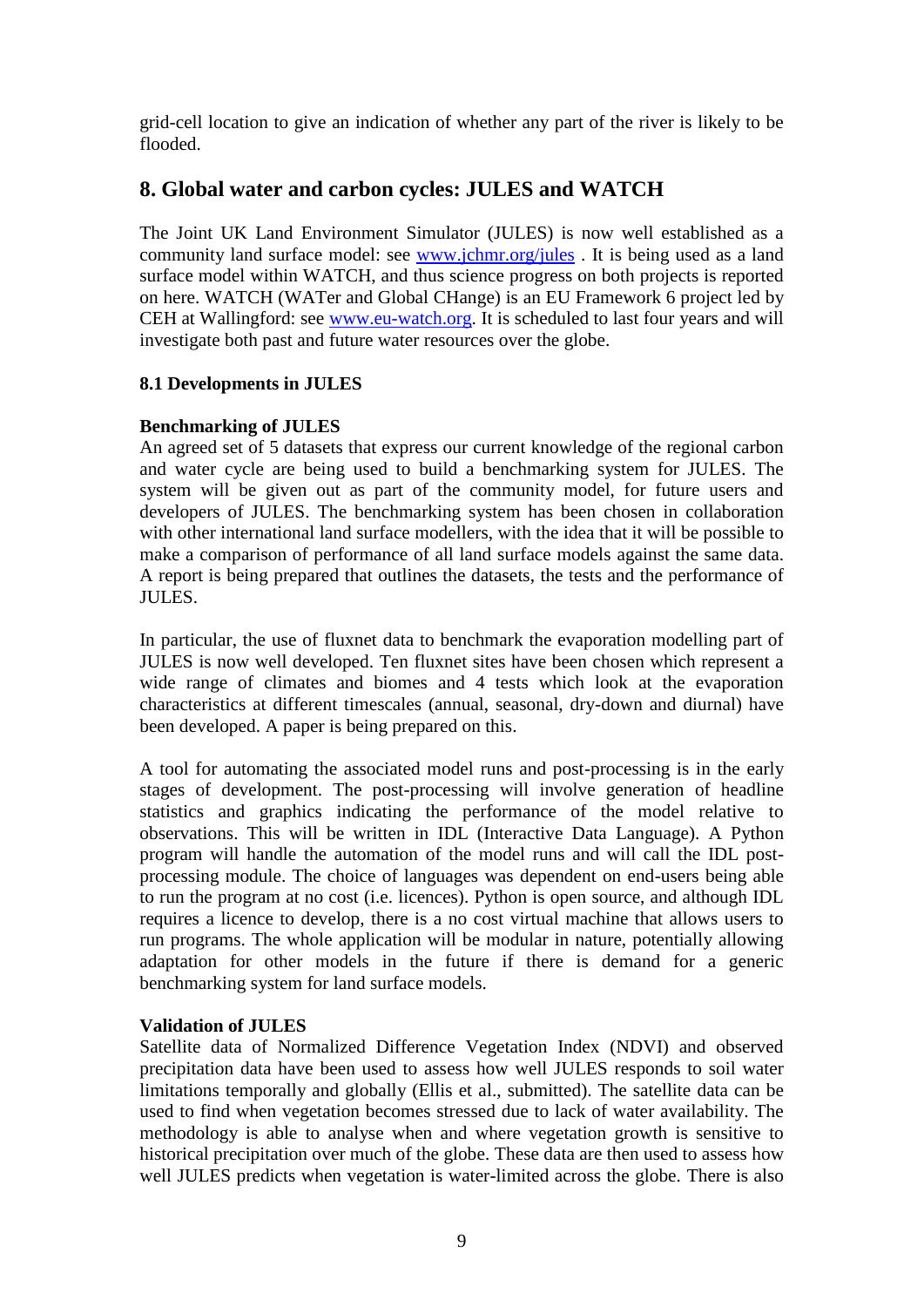a focus on a number of regions of particular interest which have a strong seasonal cycle in water availability. It is found that how the land surface model partitions rainfall into runoff and evaporation is critical in being able to determine the successful onset of vegetation stress. As such, the detailed depiction of the model soil properties appears to be more important than that of the vegetation.

#### **Urban model intercomparison**

JULES has been used to create a number of versions of the urban tile to submit to an international urban model intercomparison (a PILPS experiment for urban surfaces). The results from this comparison will help to formulate the future development plans for the urban tile within JULES.

There are two elements of the intercomparison. The first is using a small dataset that has already been widely used by the urban community. The second element is to use a large dataset from an unknown site to investigate the dominant physical processes for urban environments and parameter requirements for the various types of model. This second element has been broken down into a number of simulations with additional information being provided at each stage, the final stage being an optimisation against the observations. We are currently undertaking the final stage of the model simulations.

The initial results from the first element of the intercomparison were presented at the AMS annual conference in January. These results show that with the particular site being studied with this first element, there was surprisingly little difference between the various types of model. This is despite the large variation in complexity between the models.

## **Development of JULES vn2.1**

Deficiencies in the initial implementation of the new multi-layer snow scheme for JULES vn2.1 have been addressed and a prototype has been run offline successfully with a variety of forcing datasets.

The release of the new JULES version (vn2.1) has been merged with the work to implement JULES back in the Unified Model. Originally the plan was to release the new physics changes within JULES and then have a second release with the UM (Unified Model) version. However, the timelines for these developments and the overhead of new JULES versions gave the motivation to merge these changes into one single release.

In addition to the developments within JULES, the MOSES scheme within the UM has also been developed over the last few year. This has lead to a divergence of the two sets of code. A large amount of effort has gone into merging these two sets of changes into the new version of JULES. This will inevitably lead to some undesirable elements within the standalone code, but will ensure that there is just a single version of the JULES code for all applications.

As part of the implementation of JULES within the UM, the top level structure of the UM has been changed so that there can be a variable number of surface tiles, which can have an elevation above the mean grid-box height associated with it.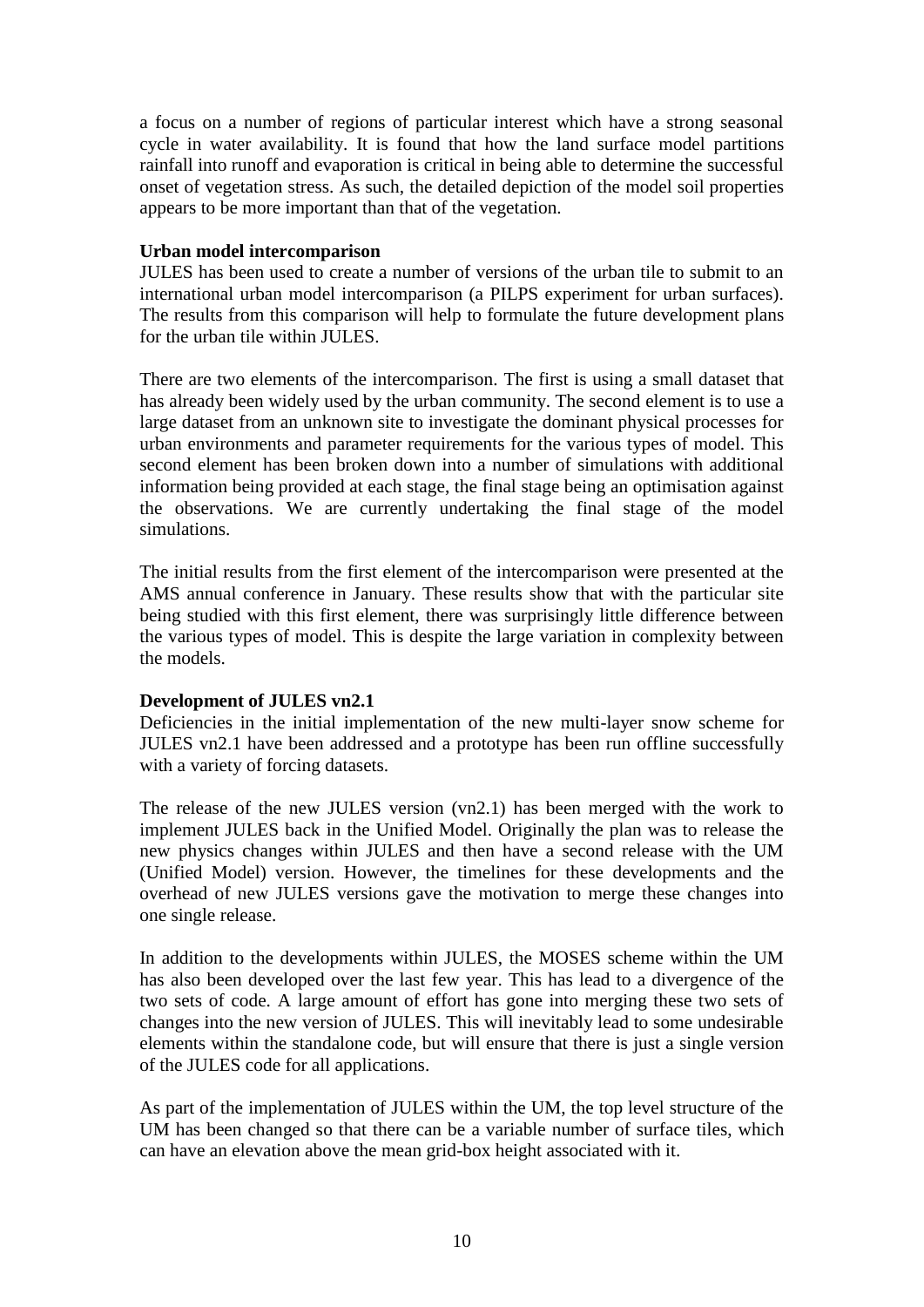The current status of this work is that the new version of JULES has been put into the UM system and the code compiles. Work is currently being undertaken to debug the code to achieve a working version. In parallel to the UM implementation, the standalone control code is being updated so that there is one common JULES code for both applications.

### **JULES in QUEST**

Further work has gone into developing JULES for its role as the land surface model in the QUEST Earth System Model (QESM). The nitrogen uptake model (FUN; Fixation and Uptake of Nitrogen) has been updated and coupled to a version of JULES that contains the ECOSSE (Estimating Carbon in Organic Soils - Sequestration and Emissions) soil carbon and nitrogen model, and this version is now being tested. Work on a prototype of the FLUME version of JULES that is required by QESM is well-advanced with current efforts being focussed on implementing the Ecosystem Demographics (ED) vegetation model in this configuration.

## **8.2 WATCH**

### **Forcing data**

As part of the WATCH, a new half-degree resolution six-hourly global forcing dataset is being created suitable for running JULES for the whole of the  $20<sup>th</sup>$  Century. This involves two stages: firstly ERA40-reanalysis-based data for 1958-2001 and secondly weather generator-based data for 1901 to 1957. The first stage has now been completed.

The ERA40 data have been interpolated from one- to half-degree resolution which required sequential adjustment for elevation differences (in the order: 2m temperature, surface pressure, specific humidity and finally long-wave downwards radiation). Subsequent bias-correction, at the monthly scale of the 2m temperatures used CRU-TS2.1 data that had been specifically modified by Hermann Oesterle (PIK-Postdam) to remove spurious, localised residual inhomogeneities. Monthly average short-wave downwards radiation values were adjusted to be consistent with observed CRU cloudcover and allow for long-term (multi-year) changes in direct- and the first indirecteffects of tropospheric model-derived aerosol loading plus the direct effect of stratospheric aerosol loading. Two versions of the rainfall and snowfall data were created in collaboration with the University of Lisbon using different precipitationgauge observation datasets: (i) GPCCv4 full product (released in October 2008) and (ii) CRU-TS2.1. Both versions of the precipitation data were corrected for gaugeundercatch using mean monthly half-degree catch ratios applied separately for rainfall and snowfall as supplied by Jennifer Adam (Washington State University). The different precipitation datasets will be used to assess uncertainty in precipitation observations within JULES.

Data for 1901 to 1957 is currently being generated, with Lisbon University using a weather generator, and then adjusted to match the spectral and cross-spectral (coherency and phase) characteristics of the 1958-2001 data and then bias-corrected using the monthly gridded observations.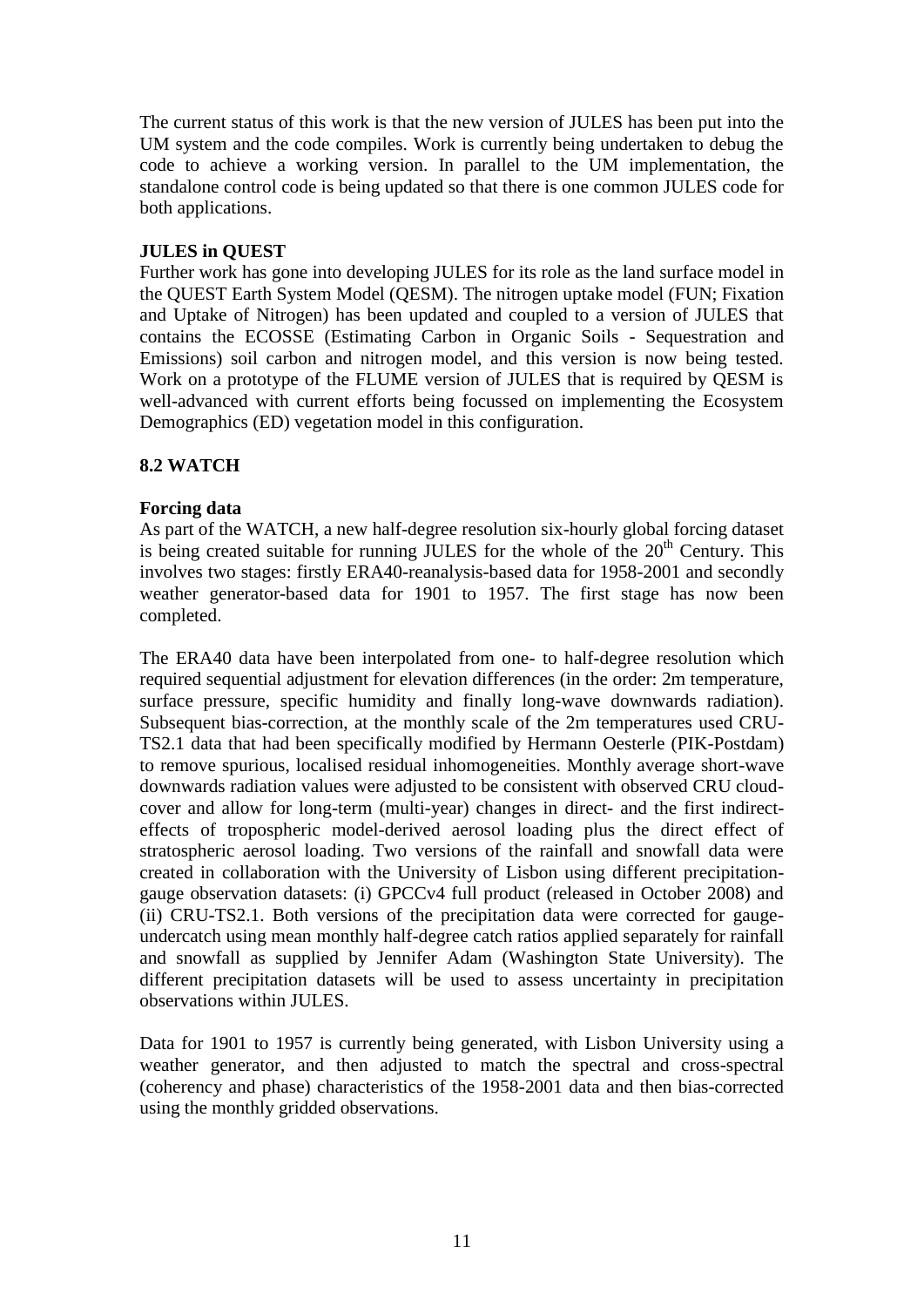### **WATCH-GWSP model intercomparison**

Scientists from CEH and the Met Office attended a workshop on the WATCH-GWSP model intercomparison, which compared the simulated terrestrial water cycle in several global models. Preparations are now underway for the next round of intercomparison simulations in 2009, which use the WATCH forcing data (generated by the Met Office).

### **JULES and WATCH**

#### *Irrigation*

An irrigation model is currently being developed and tested offline in global JULES within the WATCH project. The water demand component of the model has been developed so that there is a separate soil moisture component for irrigated crops within a given grid-box.

The scheme uses the model diagnosed state of "water stress" to add water to the top 1m soil layer (the crop rooting zone). Thus photosynthesis is not limited by stomatal closure over the irrigated crop. The scheme is highly efficient as implicit in the model is knowledge of the timing and amount of water required by the crop.

The impact of irrigation on crop biomass is found to have a significant spatial variation. For example, in Northwest India crop biomass increases by 1500%. Irrigation in some regions is found to be costly in terms of water consumption but can be highly efficient.

This addition of moisture to the soil cools the land surface, decreasing the heat flux to the atmosphere and increasing evaporation: In Northwest India where the coverage of irrigated crops is greater than 75%, the surface cooling effect is considerable (4°C).

#### *Dams and reservoirs*

A scheme to include the effects of dams and reservoirs in JULES has been designed, based on Hanaskai *et al.* (2007) and is now being implemented in the code for use in the WATCH project.

## *Runoff*

A report has been written outlining the important issues that affect runoff generation in Northern Latitudes. Soil freezing and snow heterogeneity are key aspects of the land surface and future studies to address these issues are planned. A combined largescale modelling and Earth Observation study is planned under the WATCH project to look at snow heterogeneity at large scales, with the aim of testing out tiling schemes that account for altitude. In addition, a smaller scale study will be carried out using a small-scale version of JULES to look at scaling issues up to the 10km scale. It is possible that an MSc student will look at Remotely Sensed data to inform this scale of modelling. The report is published on the WATCH website.

JULES has been run globally and the modelled river flow has been analysed to see if including sub-grid scale soil moisture improves the model simulation. JULES has been extended to include a simple representation of groundwater (JULES\_LSH; Clark & Gedney, 2008) and in order to incorporate this into the JULES land surface model a TOPMODEL-type approach has been applied.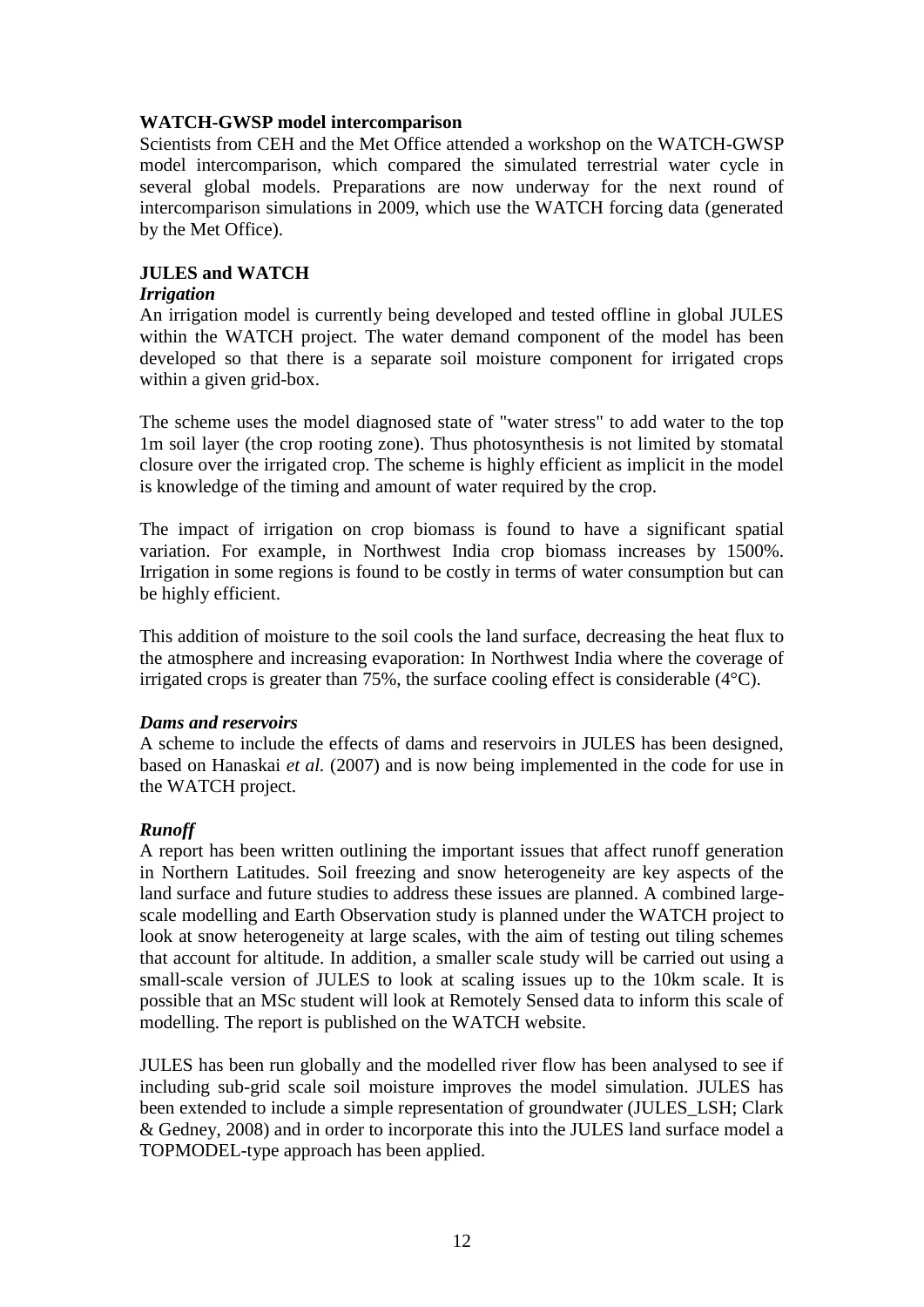The application of this approach at the GCM grid scale assumes that relationships between sub-grid scale soil moisture and topography hold even over areas which are much larger than a typical river catchment. The relationship between the local water table depth to the grid-box mean is driven by the local topography. Hence the probability distribution function of the sub-grid scale topographic index (Beven & Kirkby, 1997) and grid-box mean water table depth can be used to determine the subgrid scale distribution of water table depths and soil moisture.

However, there is some uncertainty in the parameter values required for JULES\_LSH. This is especially the case for the topographic data, where the use of relatively coarse elevation data leads to an apparent smoothing of the surface. In order to gauge the impact of uncertainty of the additional JULES\_LSH parameters and whether including the groundwater representation improves the model simulation, the standard JULES model and JULES\_LSH are run globally offline using observational forcing data. The long-term mean modelled river flows across the globe are compared to observations.

The standard JULES model allows for free drainage out of the base of the deepest soil model layer which reaches a depth of 3m. In JULES\_LSH an additional deep layer is added in which the saturated conductivity  $K_s$  reduces with depth according to an exponential decay factor *f*. The values of *f* that were chosen to experiment with were 0.5, 1.0, 2.0, 3.0 (default) and 5.0. (Note that JULES\_LSH has been modified so that  $K_s$  only reduces with depth below the standard 3m soil model). The default LSH model (LSH\_CTL) uses topographic index values from Verdin & Jenson, (1996) and *f*=3.0

The results were compared to observations from the GRDC dataset. A sensitivity analysis of some of the model parameters has also been carried out. Incorporating a groundwater representation within JULES results in significantly different runoff components. The groundwater model is sensitive to the topographic input and the magnitude of porosity reduction at depth. Over most regions, including the groundwater model produces long-term mean runoff closer to that observed. Improvements in the modelled daily discharge over some river basins are also seen.

## *WATCH feedbacks*

The issue of the impact of atmospheric feedbacks on water resources is being developed in partnership with European partners in WATCH. A strategy of using atmospheric profiles from ERA40 to initialise a PBL model to assess the diurnal development of the evaporative demand and cloud development in response to the land surface has been discussed. A report outlining this strategy is published on the WATCH website.

The Land Use and Climate, IDentification of robust impacts (LUCID) project aims to examine the robust impacts of past and future land-cover change. It has combined the output from a number of GCMs to look for consistent changes in the modelled climate. The Unified Model (vn6.1) will be run with prescribed sea surface temperatures and land cover to contribute to the LUCID project. The LUCID landcover and sea surface temperature data have been transformed into UM driving files and a trial run has been conducted. Initial results from the other groups, suggested that the representation of crop phenology had an impact in some models. Further runs with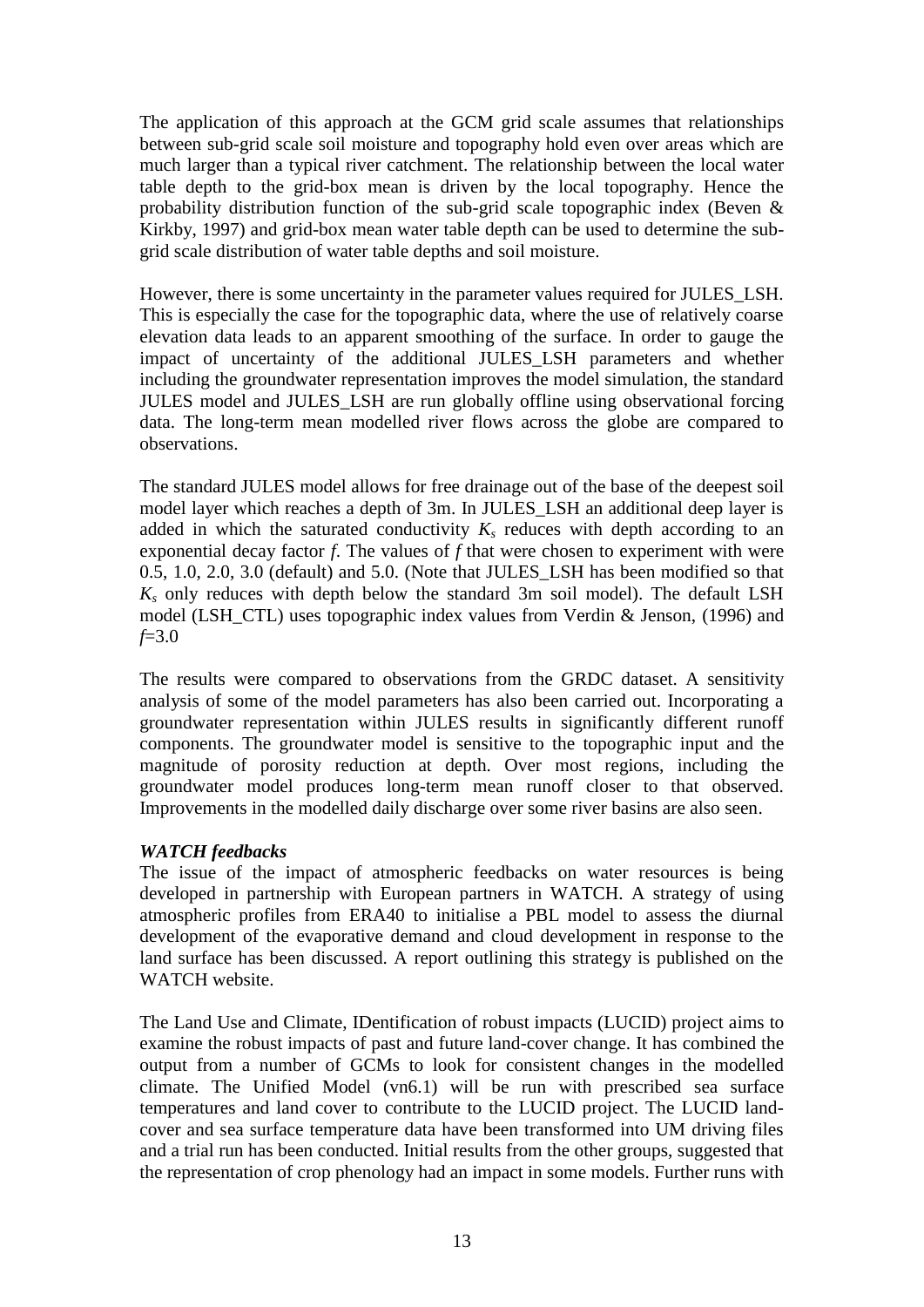the UM will examine the impact of phenology and the representation of crops on the modelled climate.

Also under the WATCH programme, a case study of how wetlands can influence precipitation has been undertaken using satellite data. This has focussed on seasonal inundation of the Niger River in Mali, West Africa. The results show a substantial difference in the evolution of observed convective cloud systems according to the extent of flooding. Changes in precipitation extend several hundred kilometres downstream of the wetland because once initiated, the storms can have a lifetime of many hours. The upper Niger region may be used as a test-bed for new river runoff and inundation schemes within the RCM by the Met Office in order to further investigate these feedbacks.

## **8.3 AMMA**

A scheme has been implemented with JULES for assimilating Meteosat Second Generation (MSG) estimates of land surface temperature (LST) for West Africa. The aim of this work is to produce model estimates of the surface state and fluxes at the MSG spatial scale of 3-5 km when JULES is forced with the 0.5° near-surface meteorology supplied for the AMMA Land Model Intercomparison Project. The assimilation scheme assumes that in this sparsely vegetated region of the Sahel differences between modelled and MSG observed LST are related closely to differences in surface soil moisture availability, which in turn are related to errors in the forcing precipitation amounts. The scheme derives the rainfall perturbations that reduce the RMS differences between modelled and observed LST while retaining time-series of the JULES state and fluxes that are consistent with the model temporal dynamics.

## **8.4 National Centre for Earth Observation**

CEH are involved in the new National Centre for Earth Observation (NCEO), which provides funding to continue work in CLASSIC on land-climate coupling. CEH leads the Land-Climate sub-theme involving Exeter, Swansea, Durham and Leicester, with links to the Met Office through the JCHMR. There was a well-attended meeting in Exeter in January 2009 of the NCEO Climate theme with interested parties at the Met Office which has helped to establish new links. CEH will be focussing on using EO data to evaluate and improve the representation of soil moisture memory in JULES. Results from PhD work carried out at CEH indicate good potential for diagnosing problems in JULES at the regional scale with satellite land surface temperature data.

## **8.5 Carbon cycle**

A gas exchange model has been used to simulate Amazon forest canopy photosynthesis using eddy correlation fluxes for evaluation and validation (Mercado *et al.*, 2009). Scaling functions are derived to provide estimates of canopy photosynthetic parameters for a range of diverse forests across the Amazon region. This is done by utilizing the best fitted parameter for maximum carboxilation capacity of Rubisco and foliar nutrients (N and P) for all sites.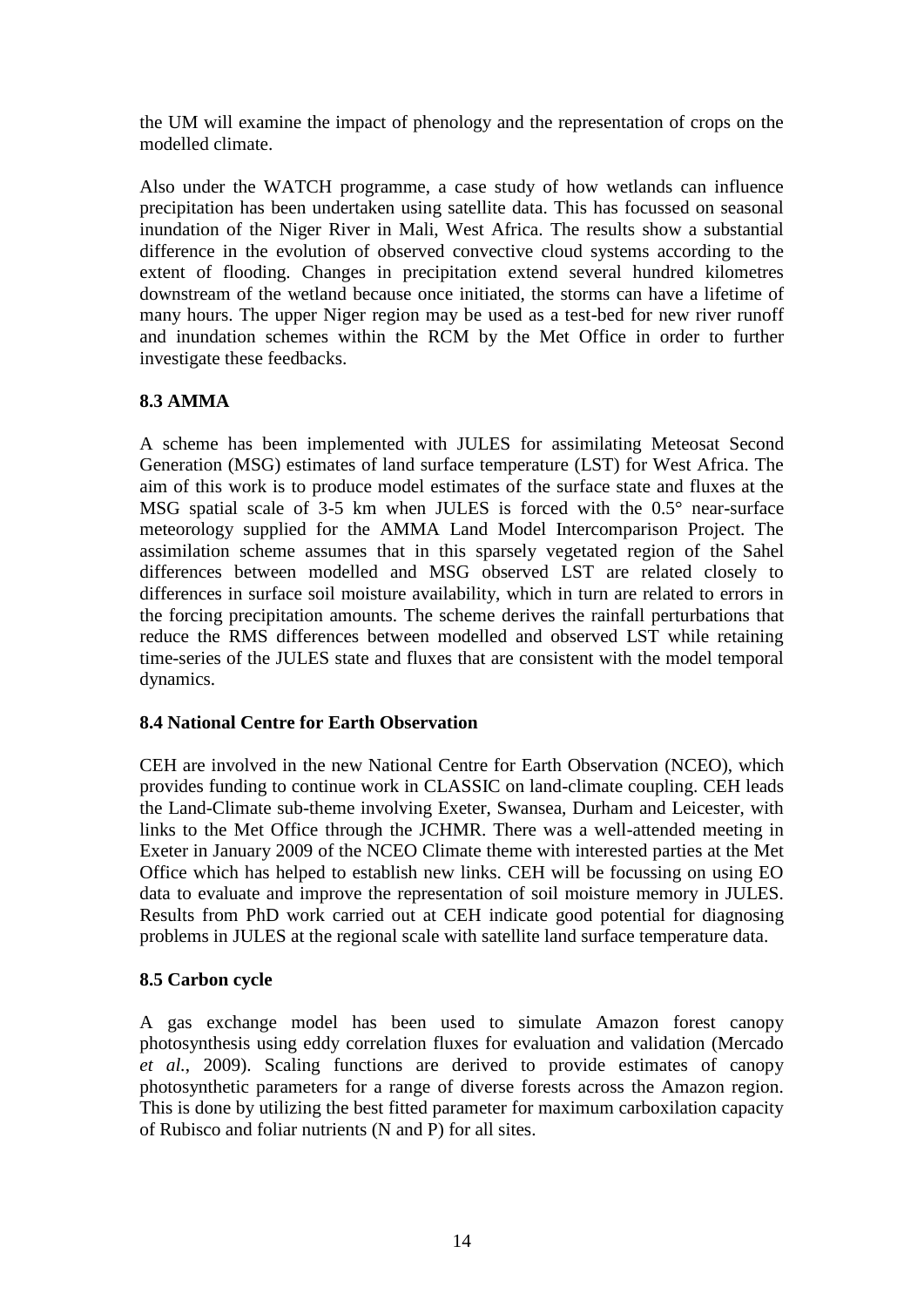Collaborative work between CEH and Hadley Centre scientists aims to understand the behaviour of the global carbon cycle following sudden cessation of  $CO<sub>2</sub>$  emissions. A paper (Lowe *et al.*, 2009) has been "fast-tracked" by Environmental Research Letters (ERL) to be available at the Copenhagen conference in March 2009.

## **9. Flood risk assessment and climate change**

## **9.1 FRACAS**

FRACAS (Flood Risk Assessment under climate ChAnge Scenarios) is funded under the NERC FREE programme and will produce a linked system of rainfall, hydrological, defence performance and flood inundation models for strategic flood risk assessments. This framework will be capable of a full national assessment, and will be demonstrated through the application to a number of selected regions and large river basins in the UK. The consortium is made of CEH (lead), the Met Office Hadley Centre, the University of Newcastle and HR Wallingford.

Recently CEH have developed an enhanced version of the Grid-to-Grid model, incorporating variable soils data and lateral flows of soil moisture, which had been trialled over the Thames Basin. The performance of the model is being assessed with reference to observed river flows. Improved 1km-gridded flow directions have led to more realistic artificial river networks and catchment areas, leading in turn to reduced errors in the water-balance and modelled river flows. The model has also been implemented at the national scale, driven with RCM data.

The river flow time-series data have been passed to HR-Wallingford for application in the Eden case study catchment where they are implementing a (semi)continuous version of the RASP (Risk Analysis for Strategic Planning) tool by sampling key extreme events from the river flow series.

## **9.2 River flow modelling, flood frequency and climate change**

The Met Office's Hadley Centre and CEH Wallingford are collaborating on developing methods to predict flood frequency over the UK in current and future climates. The main focus of this research is to provide national estimates of the impact of predicted future changes in the weather on flood frequency throughout the century. We use a grid-based methodology to translate Regional Climate Model (RCM) meteorological variables into gridded time-series estimates of river flow and fluvial discharges to the sea.

The performance of the Grid-to-Grid Model or "G2G", used as the distributed hydrological model in this work, has been assessed for gauging stations across the UK using historical data. A single area-wide model with one set of parameters is used to estimate river flows across the UK on a 1km grid. Use of RCM output as input to the G2G Model has enabled us to derive maps of estimated future percentage changes in flood frequency across the UK, including some quantification of uncertainty.

The results and methodology form part of the guidance for UKCP09 on the use of climate model output for impact assessment. We have prepared a worked example demonstrating the use of UKCP09 (UK Climate Impacts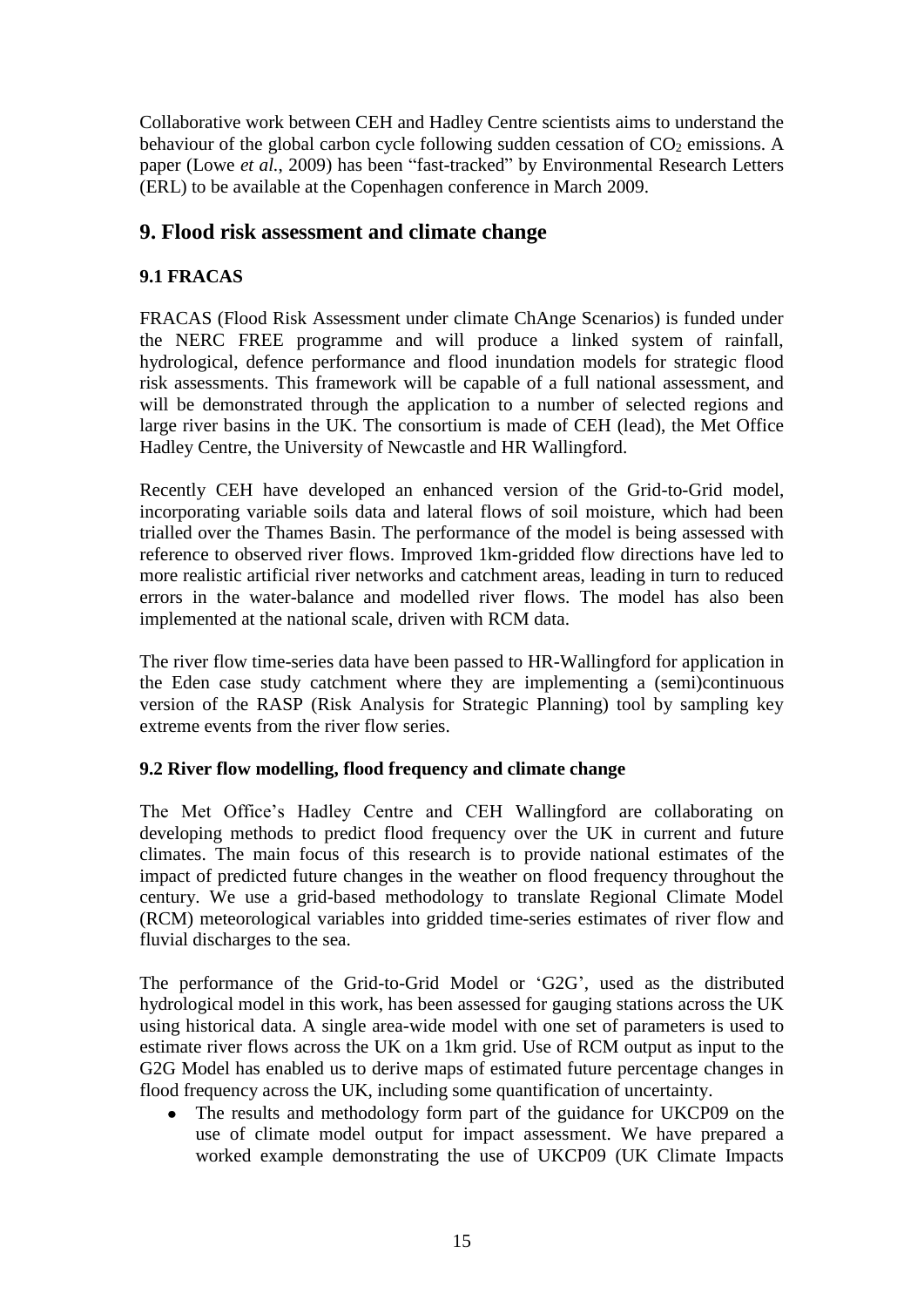Programme) climate scenarios to estimate probabilistic change in flood frequency across the UK.

At the regional scale, we have assessed the performance of the RCM coupled with the G2G Model implemented at a 25km resolution over a selected region of Europe.

Ongoing work will investigate how estimates of impact uncertainty and variability can be improved through the use of a weather generator to transform a limited number of climate model predictions into a large ensemble of localised weather estimates.

#### **9.3. Simulating snow cover in the Austrian Alps**

Together with the Technical University of Vienna and the Met Office Hadley Centre, CEH have been investigating the use of JULES-G2G to model snowmelt and associated runoff in the Austrian Alps. This work is funded through a British Council researcher exchange programme grant. Initial findings have demonstrated that JULES performs well at simulating snow cover when compared with observations at  $~600$ climate stations in Austria. Further work will examine the potential effects of climate change on snow cover and snow depth, with particular emphasis on extreme events.

## **Publications**

Allen, M.R.; Frame, D.J.; Huntingford, C., Jones, C.D., Lowe, J.A., Meinshausen, M., Meinshausen, N. 2009. Warming caused by cumulative carbon emissions towards the trillionth tonne, Nature, **458** (7242), 1163-1166. doi:10.1038/nature09019

Blyth, E.M. 2009. Process that impact runoff generation in Northern Latitudes. WATCH Technical Report No. 16, on the website: [www.eu-watch.org](http://www.eu-watch.org/)

Blyth, E.M. 2009. Methodology for atmospheric analysis and feedback correction. WATCH Technical Report No. 15, on the website: [www.eu-watch.org](http://www.eu-watch.org/)

Cole, S.J. and Moore, R.J. 2009. Distributed hydrological modelling using weather radar in gauged and ungauged basins. *Advances in Water Resources*, in press (available online).

Cole, S.J. and Moore, R.J. 2009. Hydrological modelling for the rivers Lavant and Ems: Interim Report. Centre for Ecology & Hydrology, Version 1.0, February 2009, 50pp.

Cole, S. J., Robson, A.J., Bell, V.A. and Moore, R.J. 2009. Model initialisation, data assimilation and probabilistic flood forecasting for distributed hydrological models. Geophysical Research Abstracts, Vol. 11, EGU2009-8048-3.

Cox, P.M., Harris, P.P., Huntingford, C., Betts, R.A., Collins, M., Jones, C.D., Jupp, T.E., Marengo, J.A. and Nobre, C.A. 2008. Increasing risk of Amazonian drought due to decreasing aerosol pollution. *Nature*, **453**, 212-215. doi:10.1038/nature06960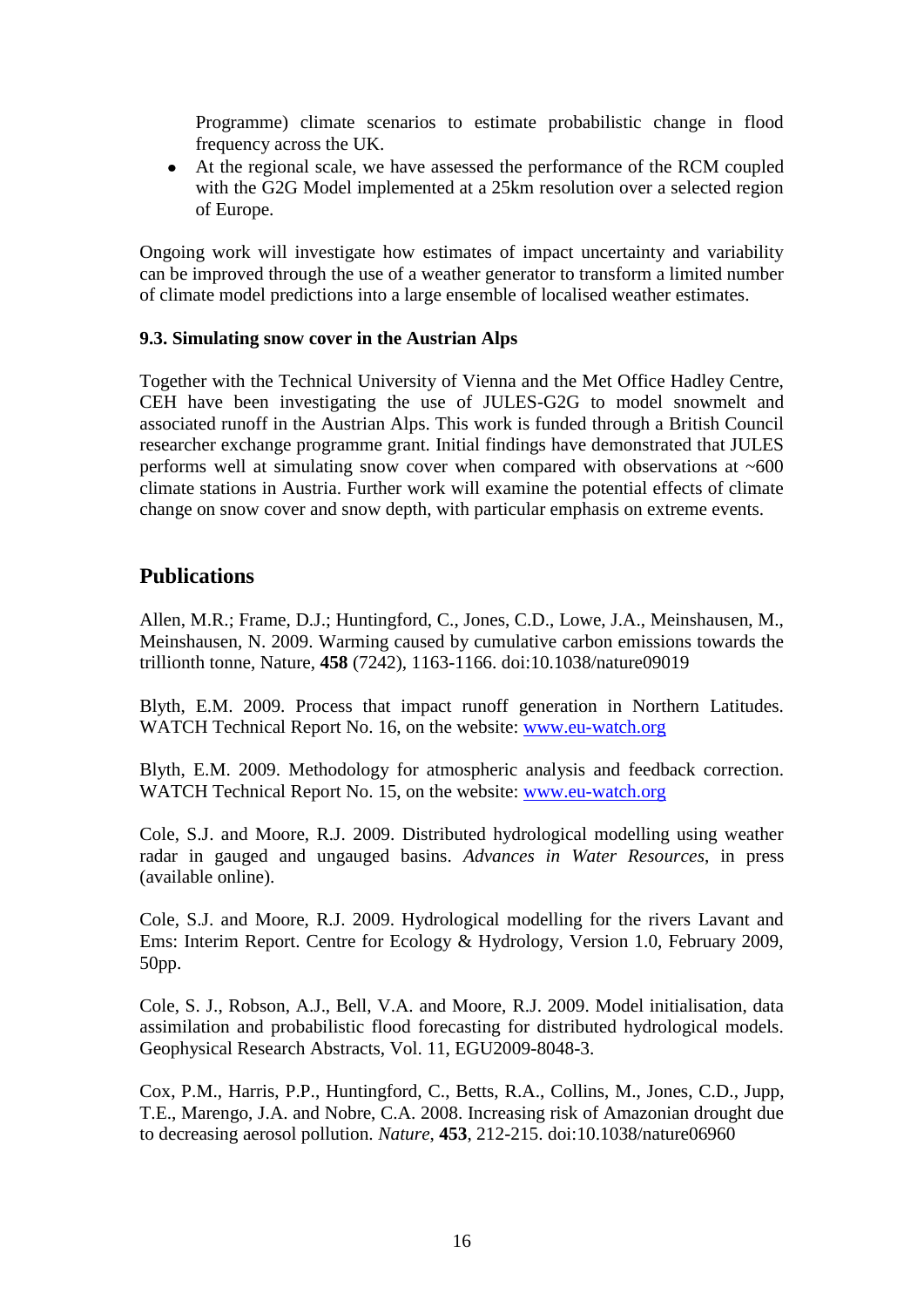Davies, H.N and Bell, V.A. 2009. Assessment of methods for extracting low resolution river networks from high resolution digital data. *Hydrol. Sci. J.*, **54**(1), 17- 28

Doherty, R.M., Sitch, S., Smith, B., Lewis, S.L., Thornton, P. 2009. A green future for East Africa: implications of future climate and atmospheric  $CO<sub>2</sub>$  content on regional carbon cycling and biogeography. *Global Change Biology*, accepted.

Ellis, R.J., Taylor, C.M., Weedon, G.P., Gedney, N. and Clark, D.B. 2009 Using earth observations and a land-surface model to understand the constraints on transpiration. *J. Hydromet.*, submitted.

Friedlingstein, P., Cadule, P., Piao, S.L., Ciais, P. and Sitch, S. 2008. The African contribution to the global climate-carbon cycle feedback of the 21st century, *Biogeosciences Discuss*., **5**, 4847-4866 (accepted).

Harris, P.P., Huntingford, C. and Cox, P.M. 2008. Amazon basin climate under global warming: the role of sea surface temperature. *Philosophical Transactions of the Royal Society of London, B*, **363**(1498), 1753-1759. doi:10.1098/rstb.2007.0037

Houldcroft, C.J., Grey, W.M.F., Barnsley, M.J., Taylor, C.M. and Los, S.O. 2009. New vegetation albedo parameters and global fields of background albedo derived from MODIS for use in a climate model, *J. Hydromet.*, **10**, 183-198.

House, J.I., Huntingford, C., Knorr, W., Cornell, S.E., Cox, P.M., Harris, G.R., Jones, C.D., Lowe, J.A., Prentice, I.C. 2008. What do recent advances in quantifying climate and carbon cycle uncertainties mean for climate policy? *Environmental Research Letters*, **3**(044002), 6pp. doi: 10.1088/1748-9326/3/4/044002

Huntingford, C., Fisher, R. A., Mercado, L., Booth, B.B.B., Sitch, S., Harris, P.P., Cox, P.M., Jones, C.D., Betts, R.A., Malhi, Y., Harris, G.R., Collins, M. and Moorcroft, P. 2008. Towards quantifying uncertainty in predictions of Amazon "dieback". *Philosophical Transactions of the Royal Society, B*, **363**(1498), 1857-1864. doi:10.1098/rstb.2007.0028

Huntingford, C. and Fowler, D. 2008. Climate change: seeking balance in media reports. *Environmental Research Letters*, 3(2), 4pp. doi:10.1088/1748- 9326/3/2/021001

Lowe, J.A., Huntingford, C., Raper, S.C.B., Jones, C.D., Liddicoat, S.K. and Gohar, L.K. 2009. How difficult is it to recover from dangerous levels of global warming? *Environmental Research Letters*, submitted.

Mahli, Y., Aragao, L., Galbraith, D., Huntingford, C., Fisher, R., Zelazowski, P., Sitch, S., McSweeney, C., Meir, P. 2009. Exploring the likelihood and mechanism of a climate-change induced dieback of the Amazon rainforest. PNAS, doi:10.1073/pnas.0804619106